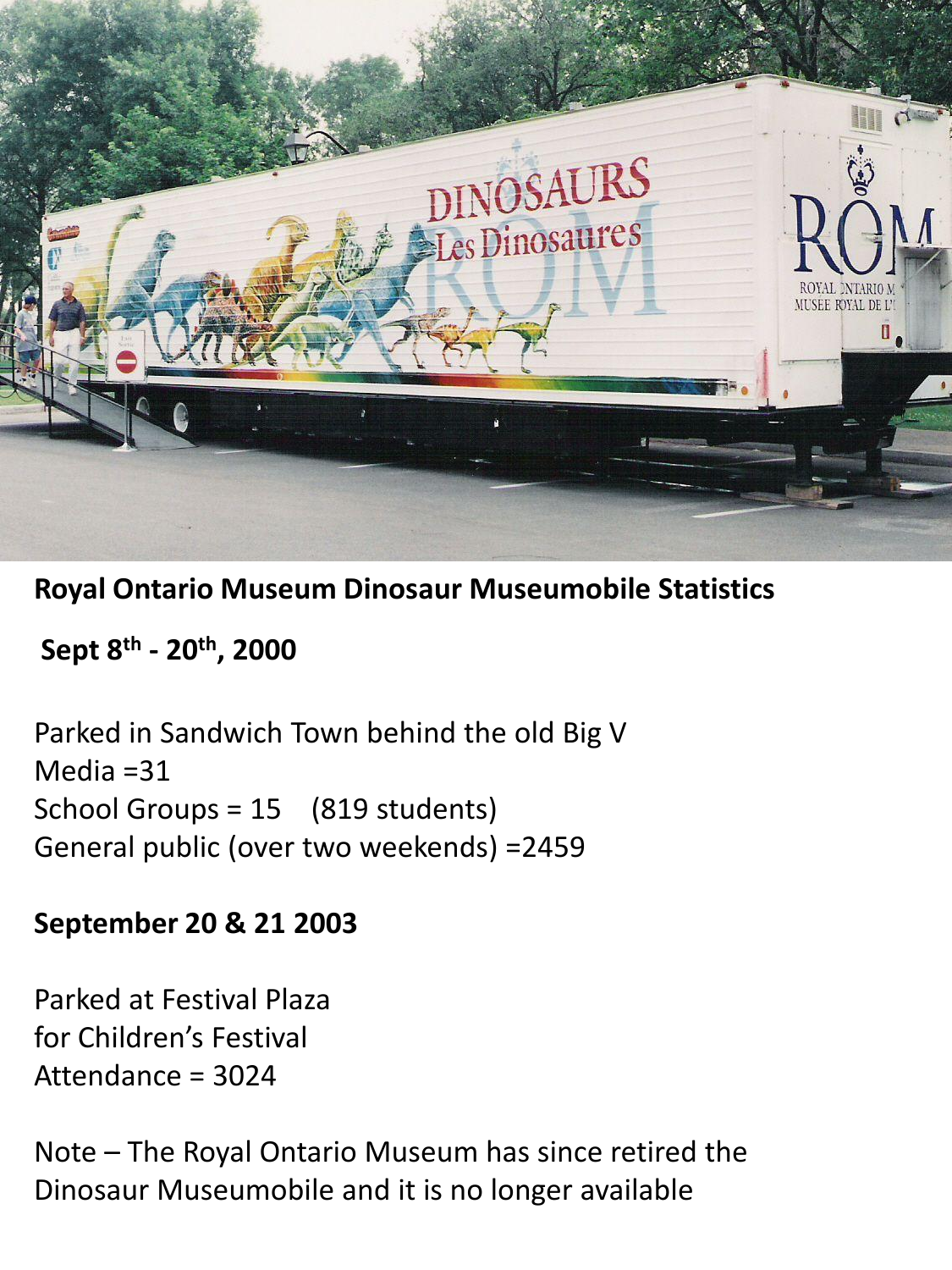

George "Rinaldino" Teichmann, Annie Thérien @ Canadian Museum of Nature

## **At the new Chimczuk Museum October 2016 through mid January 2017**

Overall attendance – 4684

• 31 groups who visited which equalled 1169 people

Closest theme to Dinosaurs (but not Dinosaurs). Many visitors expressed great interest in seeing a dinosaur exhibit.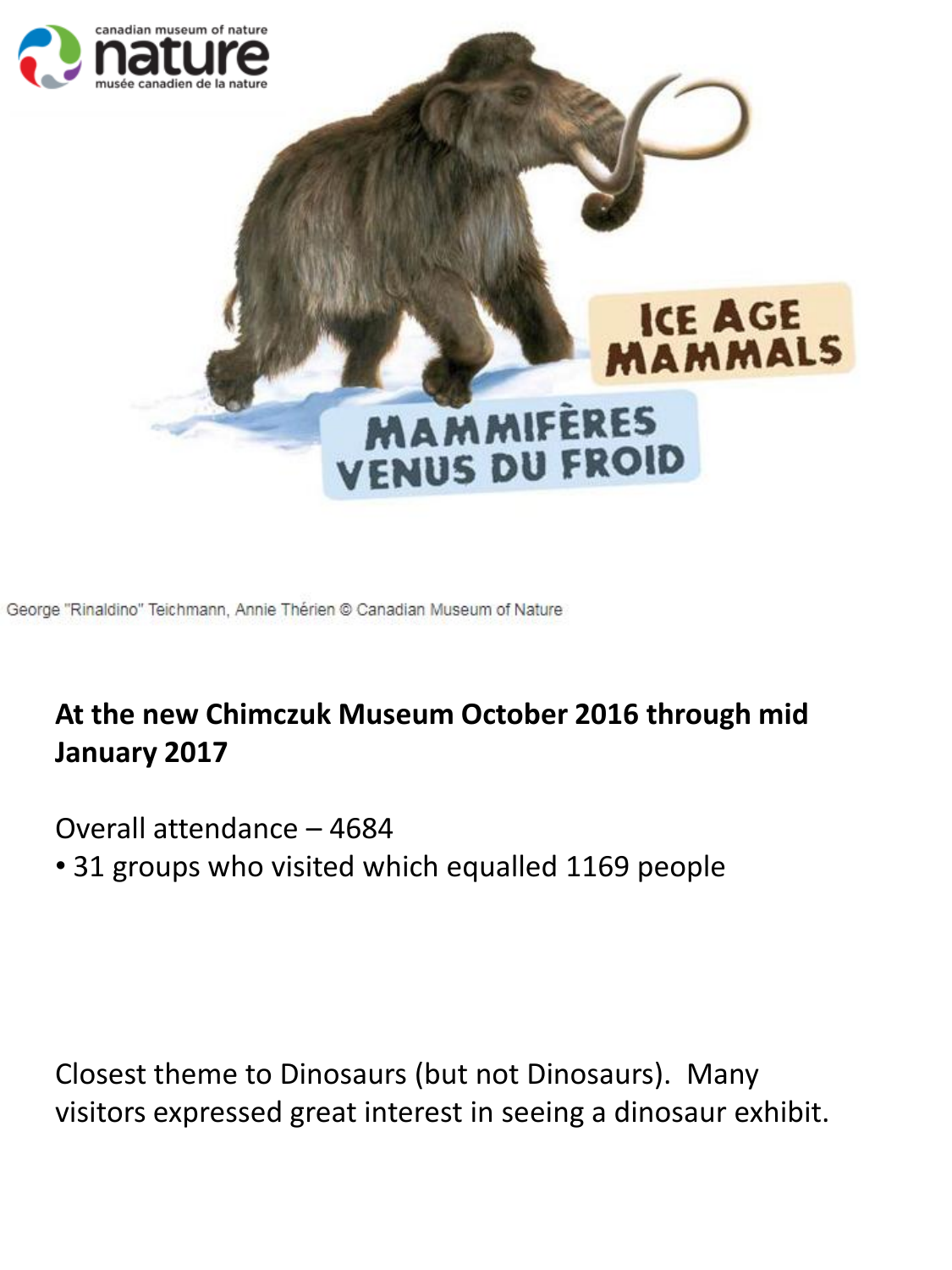AMERICAN MUSEUM & NATURAL HISTORY **TRAVELING EXHIBITION** 

# USAU. DISCOVERIES **ANCIENT FOSSILS, NEW IDEAS**

cusatso av. Mark Norell, Division Chair and Curator-in-Charge, Division of Paleontology

New discoveries and technologies reveal how dinosaurs lived, moved, and behaved.

This exciting exhibition showcases the world of modern paleontology, introducing a dynamic vision of dinosaurs and the scientists who study them. Find out how advanced technologies allow scientists to look at fossils in fresh ways. Examine realistic models and casts, and see dinosaurs walk, run and move their long necks in fantastic computer simulations.

**Adapted from** the acclaimed 7,000 ft<sup>2</sup> exhibition Dinosaurs: **Ancient Fossils. New Discoveries** 

**TITLES**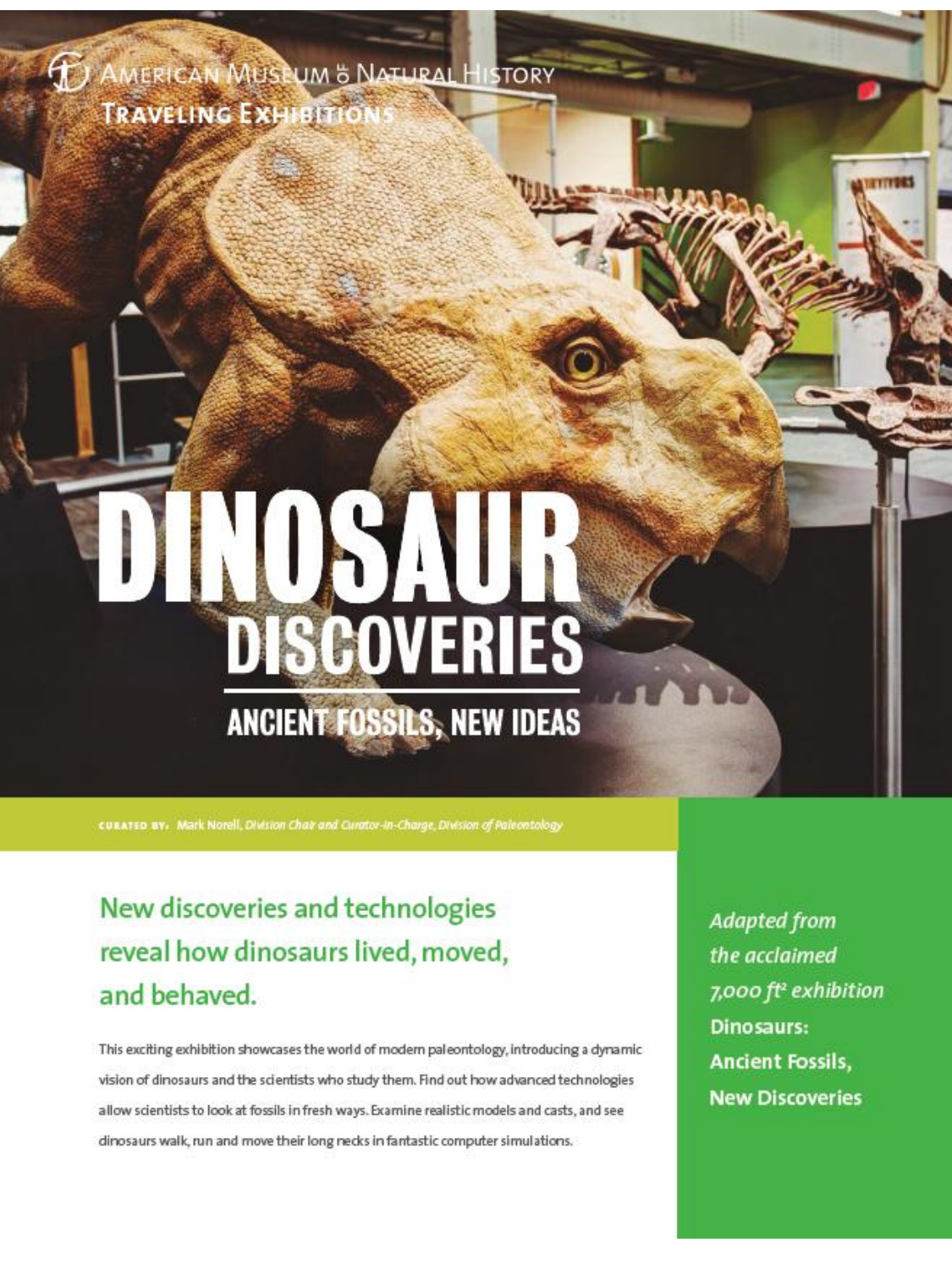

**Touchable fossil casts** such as a Camarasaurus vertebrae and a T. rex claw.



Tactile and digital interactive stations include a kiosk to explore T. rex running speed.



**Detailed diorama** of a dinosaur habitat in modern day China.





**Videos featuring** 

interviews with scientists.

Life-size casts and models such as a Protoceratops skull.



## **Exhibition Themes:**

#### **Theropod Biomechanics**

How fast was a T. rex? Scientists study living animals along with fossils to form an idea of how dinosaurs moved.

#### **Sauropod Biomechanics**

A metallic model and simulation of an Apatosaurus neck demonstrate how scientists study the movement of these long-necked dinosaurs.

#### **Fighting or Flirting**

What was the purpose of horns, frills, and crests? Examine life-size casts and realistic models, and discover moderntheories about the purpose of these peculiar features.

#### A Strange World

Explore this diorama of China's Liaoning Forest during the early Cretaceous period to see plants and animals that lived alongside dinosaurs.

#### **Chaos in the Cretaceous**

What caused the mass extinction 65 million years ago? A video and exhibits present modern theories.

#### **FIND OUT MORE:**

amnh.org/traveling travelingprograms@amnh.org 212.496.3362

#### **EXHIBITION CREDITS:**

Dinosaur Discoveries-Andent Rossits, New Ideas is organized by the American Museum of Natural History, Now York<br>In collaboration with California Academy of Sciences, San Francisco; The Field Museum, Chicago; Houston Museum **Photo cradits: @ AMNH** 

The objects in this brochure represent the exhibition's content at AMNH, and may not appear at all venues.

#### SPECIFICATIONS:

| <b>VENUE GALLERY SIZE,</b><br>$1,500$ ft <sup>2</sup> |
|-------------------------------------------------------|
| <b>VENUE CEILING HEIGHT:</b><br>10 ft recommended     |
| <b>CONSERVATION + SECURITY:</b><br>low                |
| <b>STANDARD RENTAL LENGTH:</b><br>6 months            |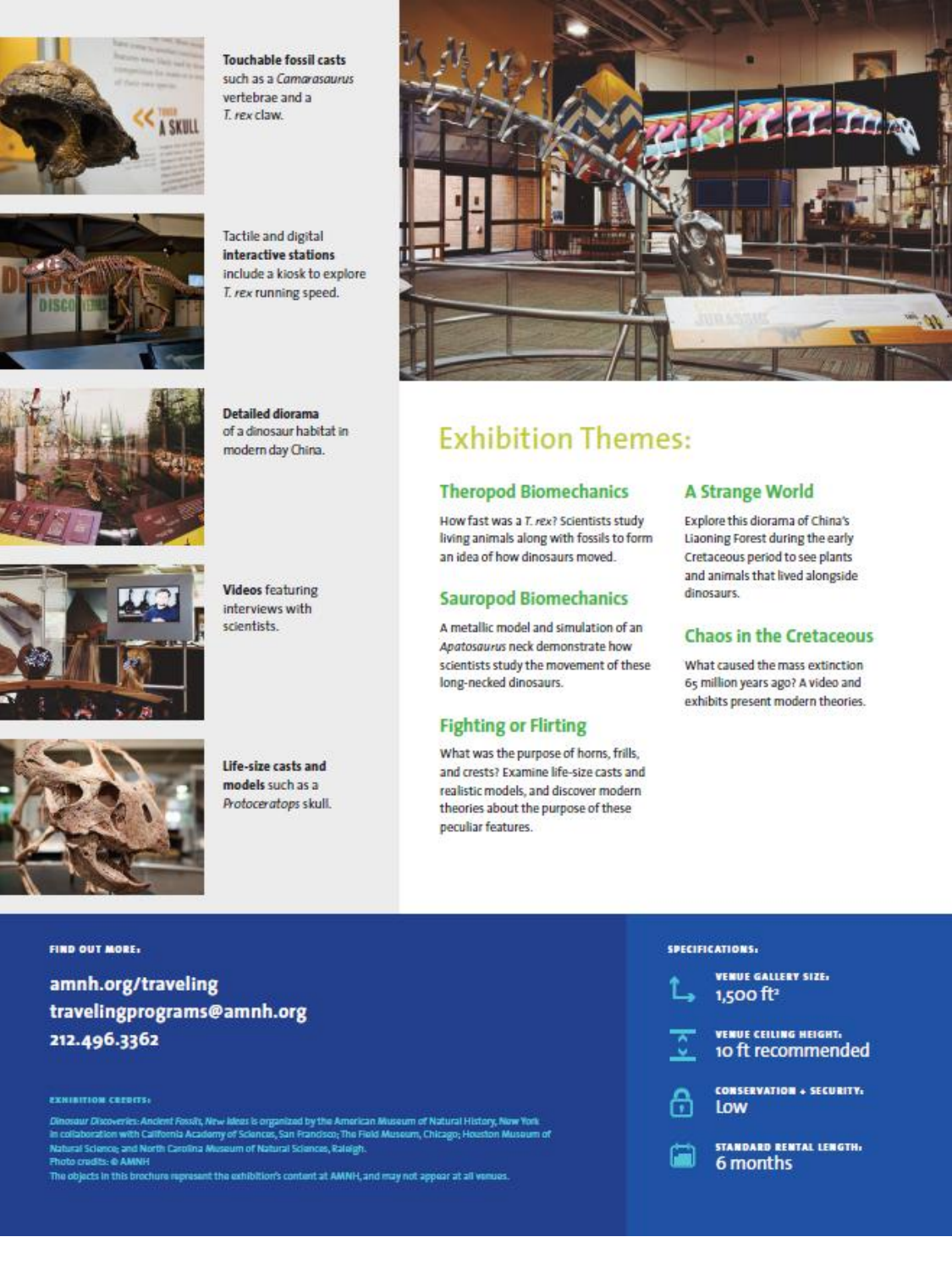

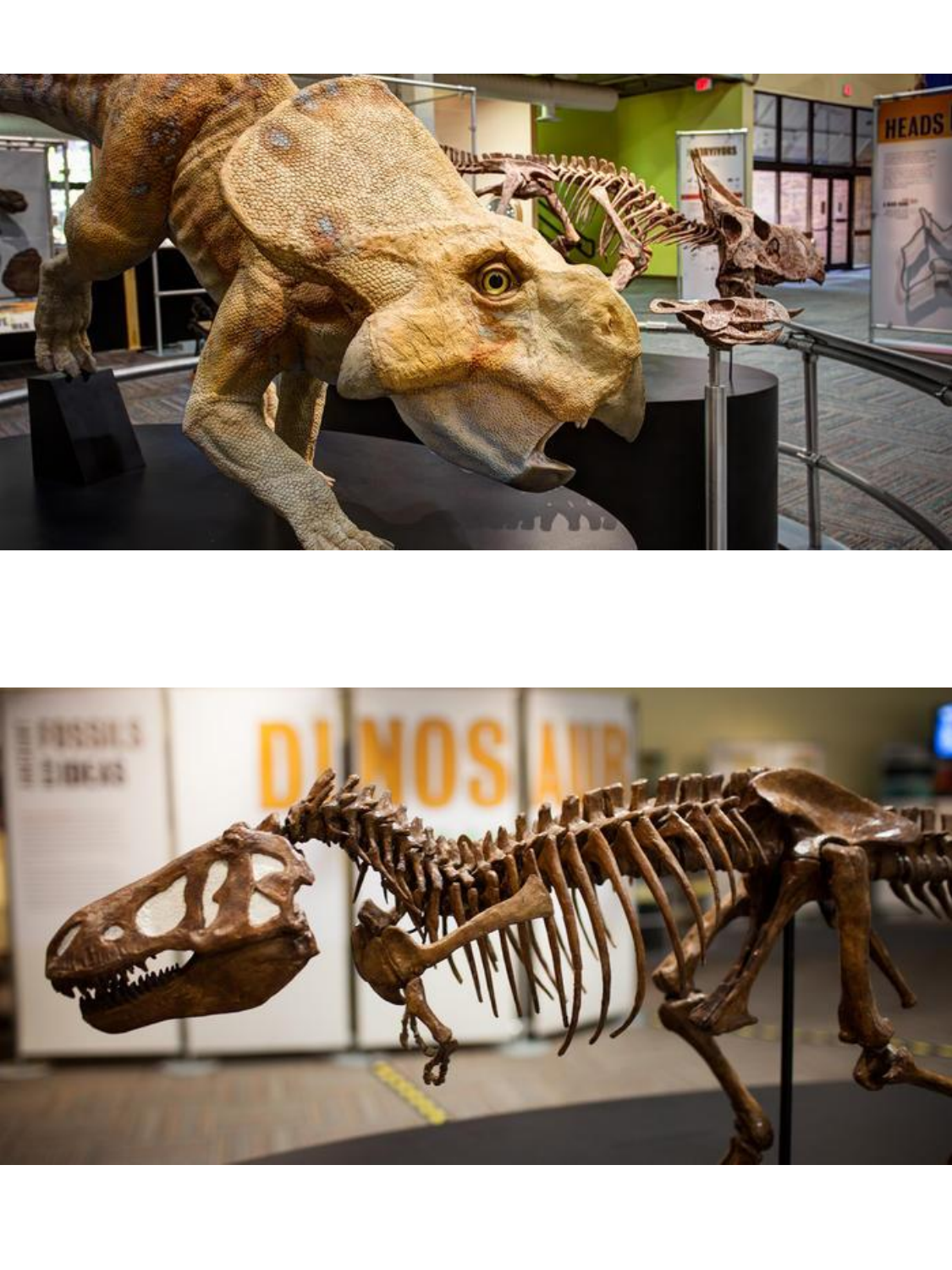

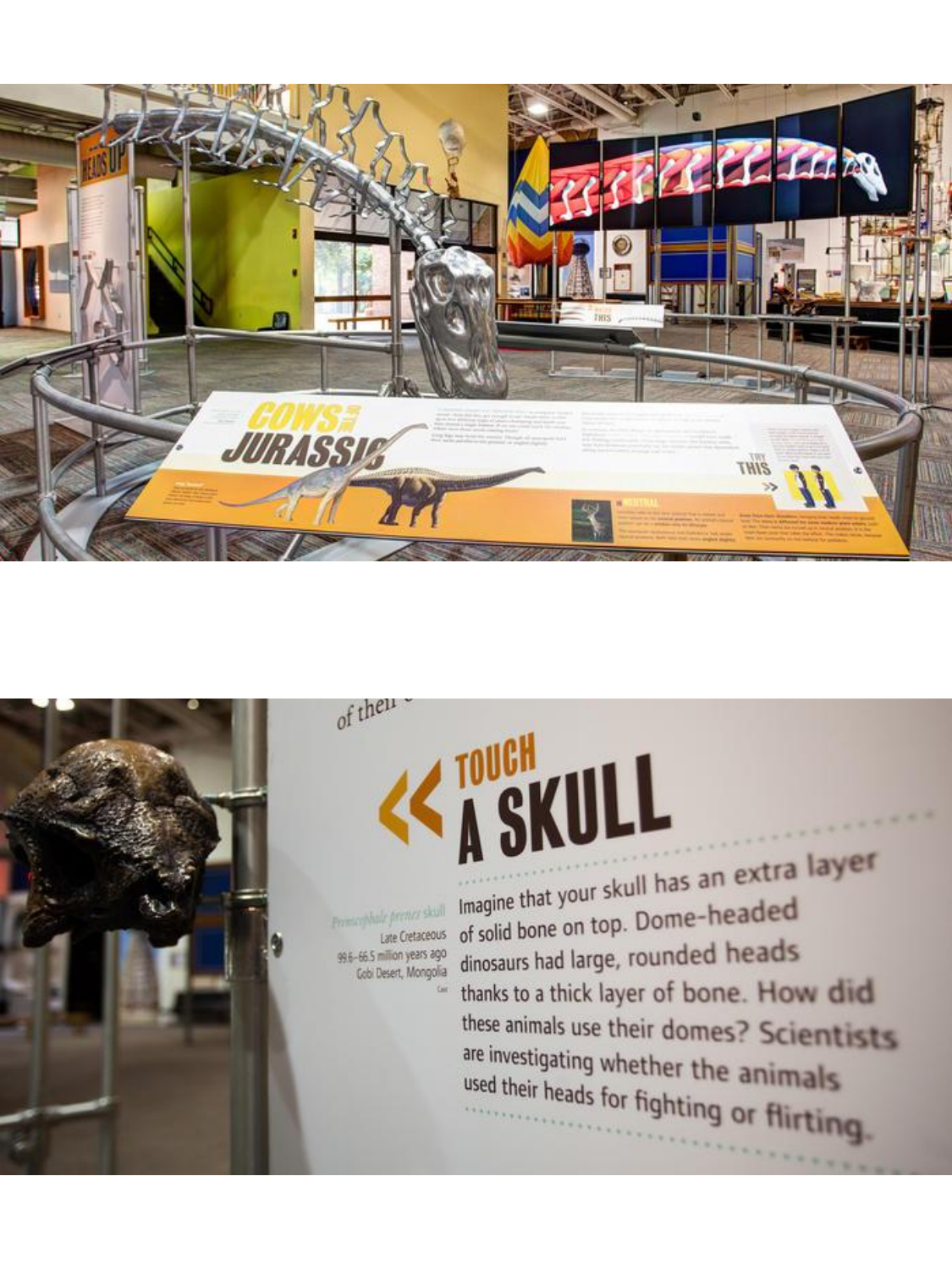## AMERICAN MUSEUM & NATURAL HISTORY

## **DINOSAUR DISCOVERIES MUSEUM WINDSOR**

**January 9, 2018**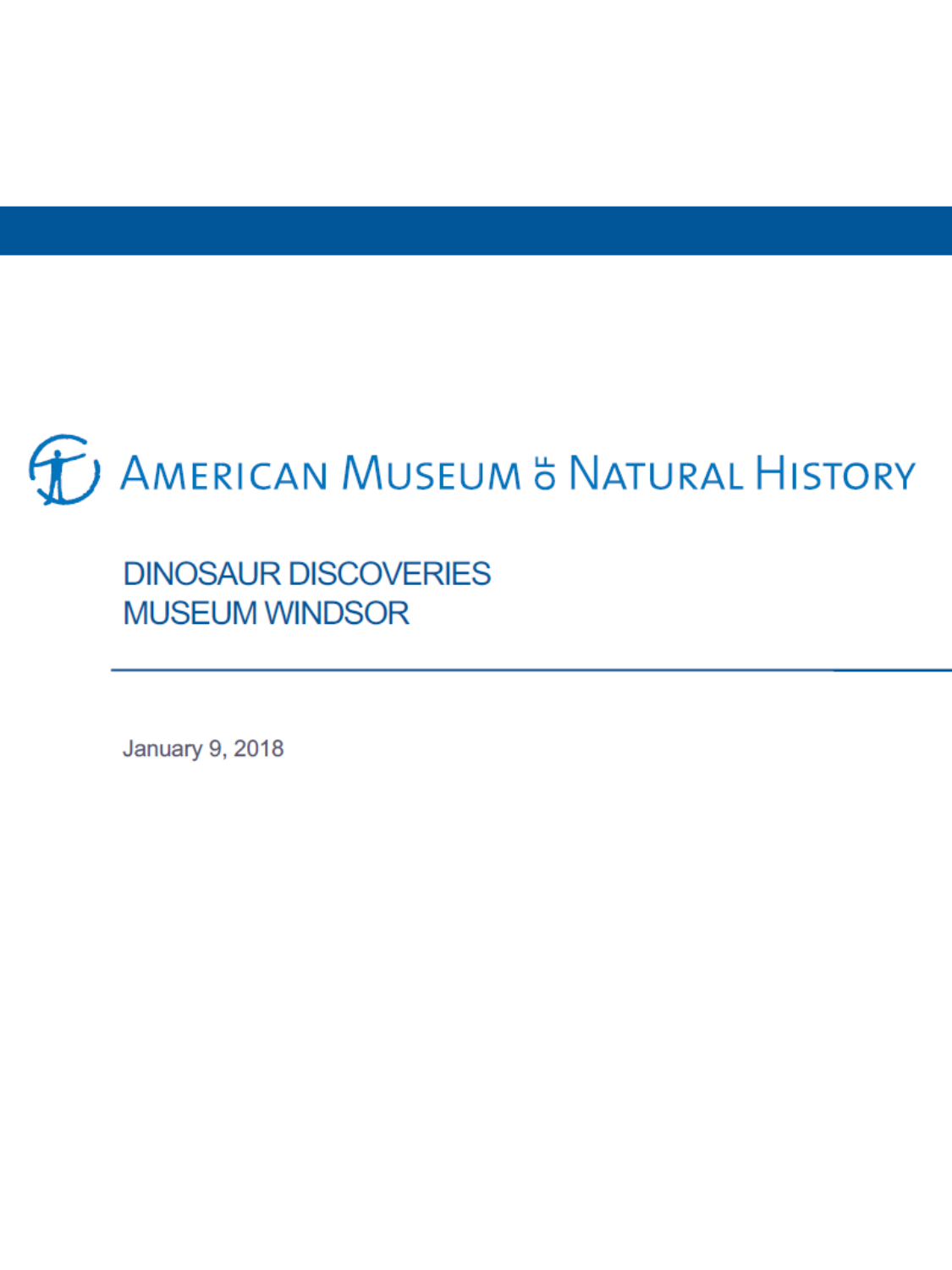**F** AMERICAN MUSEUM & NATURAL HISTORY

## Dinosaur Discoveries - Proposed Schedule

Delivery of Exhibitry to Venue: September 25, 2020 Exhibition Installation: September 28 - October 2, 2020 Public Opening: Saturday October 3, 2020 Public Closing: Sunday January 17, 2021 Exhibition Deinstallation: January 18 - 21, 2021 Shipment Out from Venue: January 22, 2021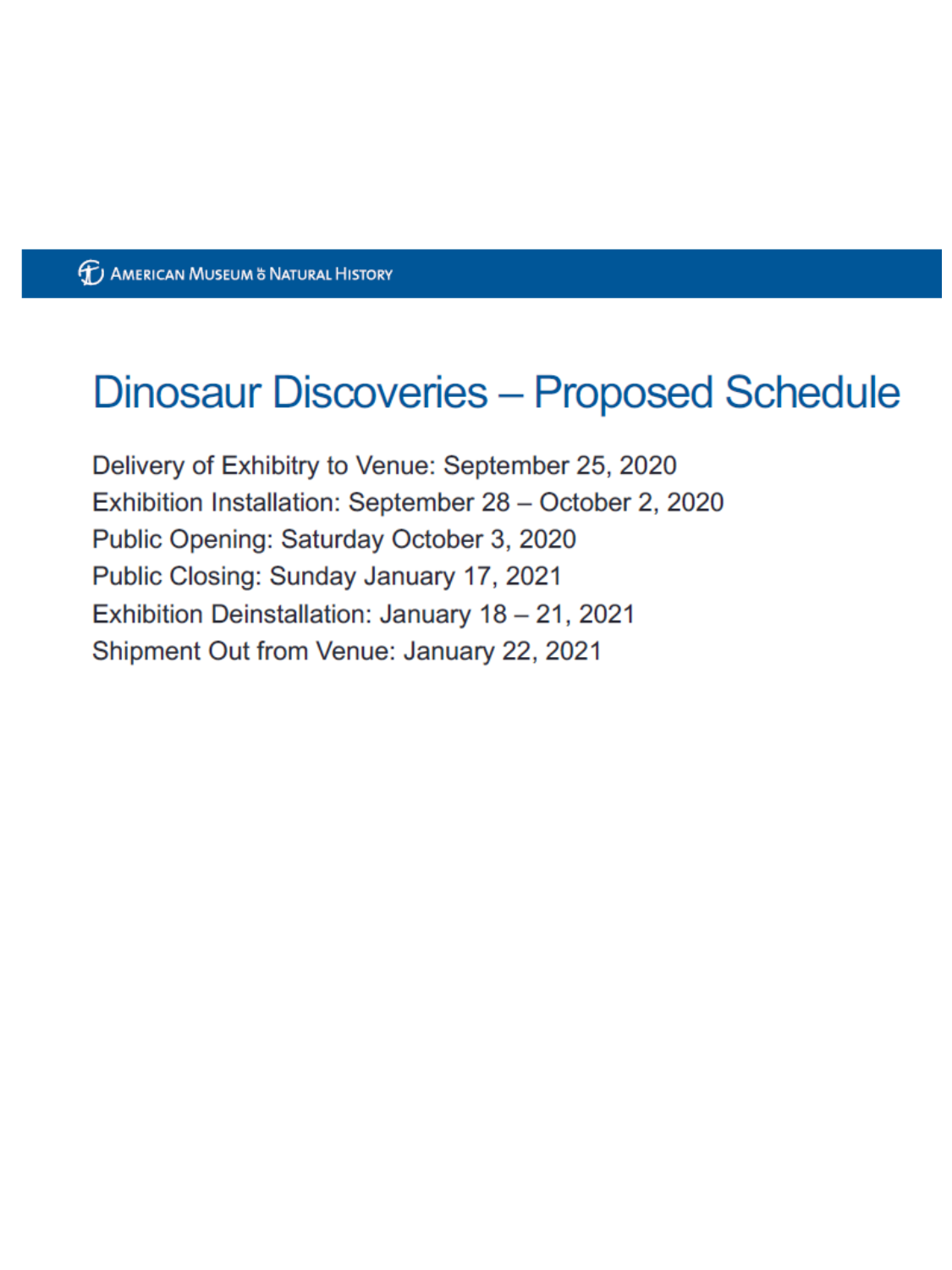

## **Dinosaur Discoveries - Financials**

Rental Fee: \$35,000 USD Rental Length: 15 weeks Estimated Inbound Shipping: \$7,500 USD Estimated Staff Travel Estimate: \$5,000 USD

- Assumptions: \$500 flight, \$250 hotel, \$70 per diem, \$400 car, \$250 other
- · Installation: 1 installer for 1 week
- Deinstallation: 1 installer for 1 week